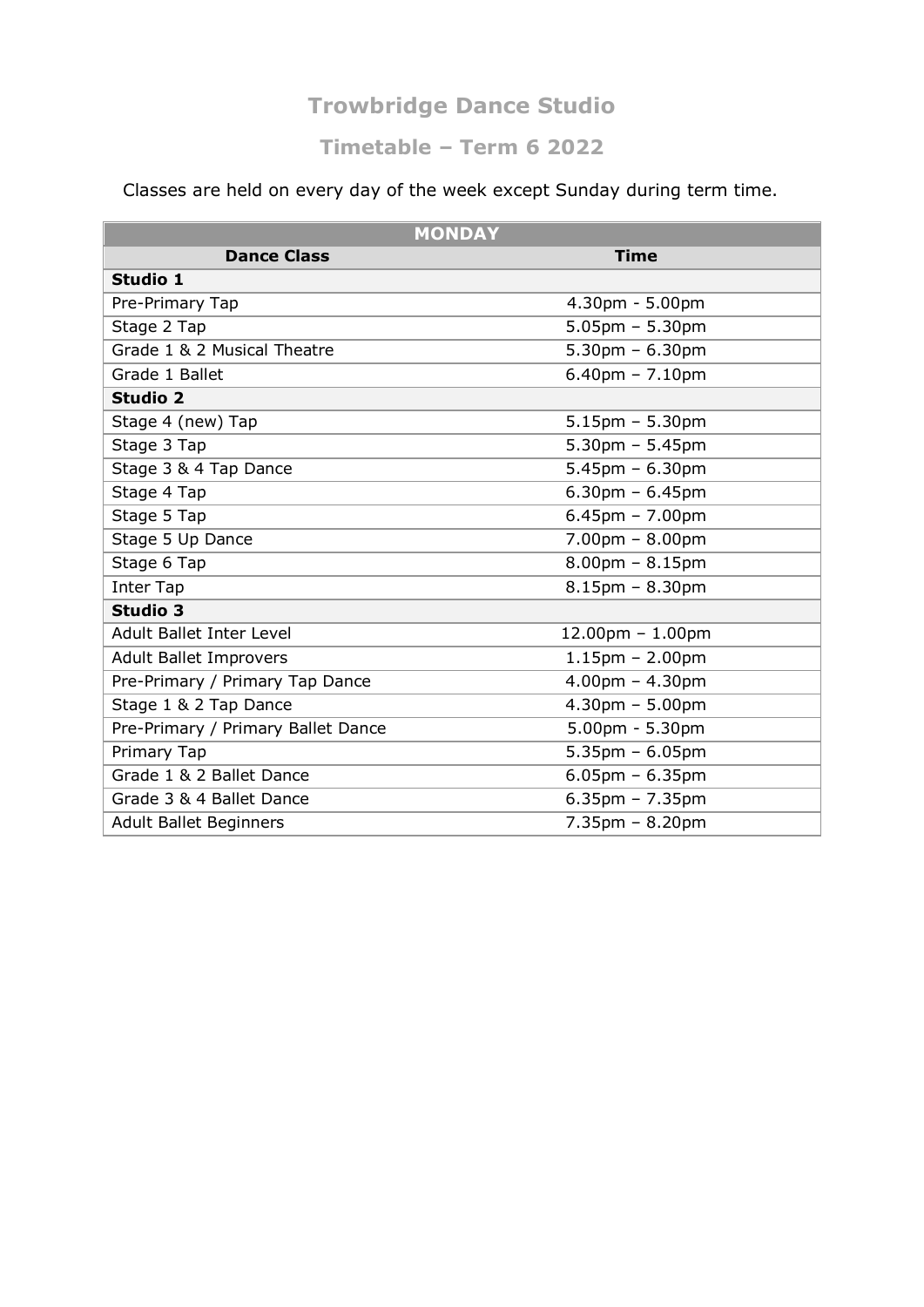| <b>TUESDAY</b>                |                       |  |
|-------------------------------|-----------------------|--|
| <b>Dance Class</b>            | <b>Time</b>           |  |
| Studio 1                      |                       |  |
| Nursery Ballet                | $12.10pm - 12.40pm$   |  |
| Nursery Ballet                | $3.40$ pm - $4.10$ pm |  |
| <b>Studio 3</b>               |                       |  |
| Intro to Ballet               | $4.10pm - 4.40pm$     |  |
| Modern Duet                   | $4.40pm - 5.10pm$     |  |
| Inter F & Inter Modern Dance  | $5.10$ pm - $6.00$ pm |  |
| Inter Ballet                  | $6.05$ pm – 7.00pm    |  |
| Level 3, 4 & 5 Modern Dance   | 7.00pm - 7.45pm       |  |
| <b>Adult Ballet Improvers</b> | $8.30pm - 9.15pm$     |  |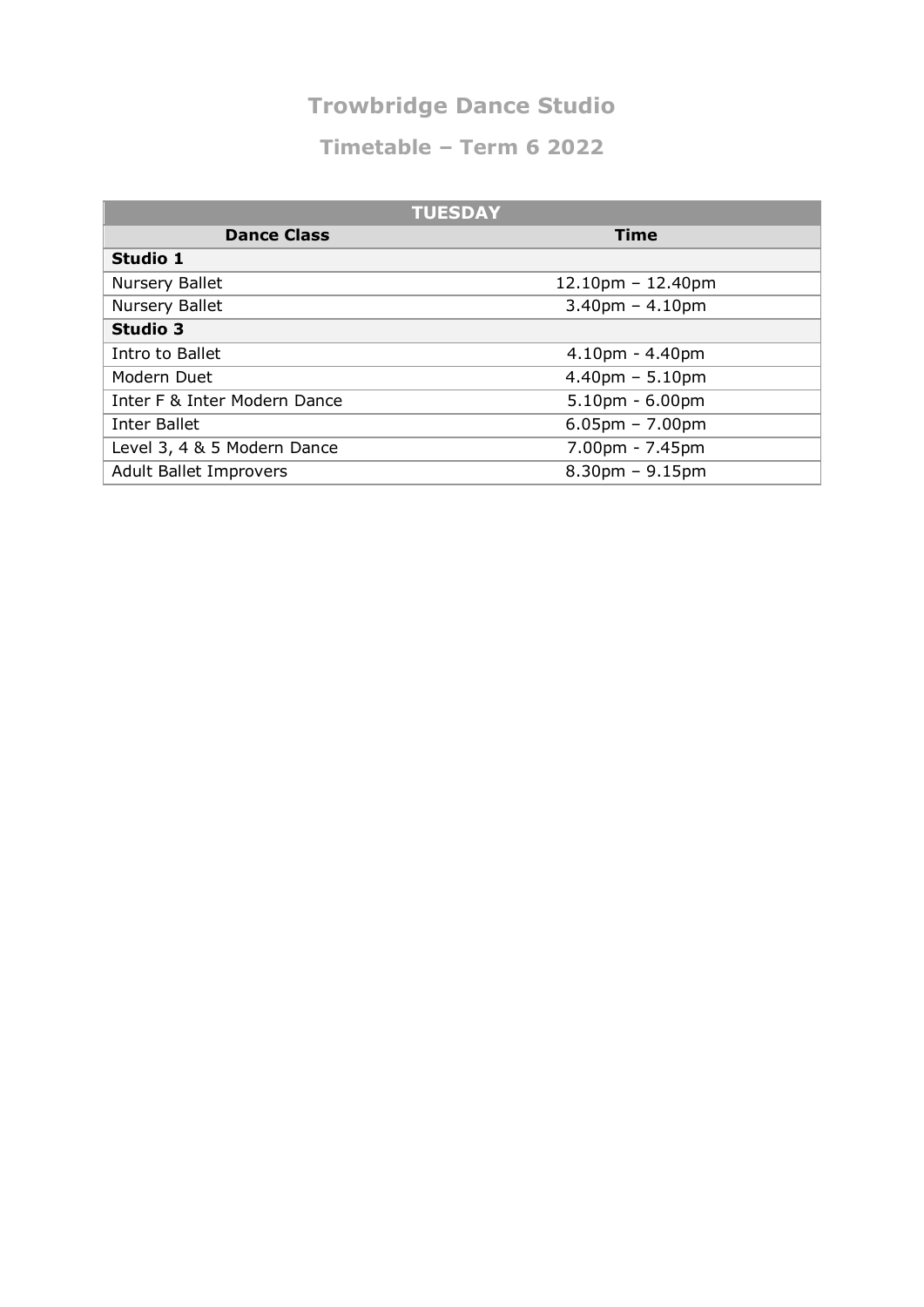| <b>WEDNESDAY</b>             |                                   |  |
|------------------------------|-----------------------------------|--|
| <b>Dance Class</b>           | Time                              |  |
| <b>Studio 1</b>              |                                   |  |
| Teen Beginner Ballet         | $4.30$ pm - $5.15$ pm             |  |
| <b>Musical Theatre Minis</b> | $5.15$ pm - 5.45pm                |  |
| Grade 1 Ballet               | $5.40$ pm – 6.15pm                |  |
| <b>Adult Tap Beginners</b>   | $6.15$ pm - 7.00pm                |  |
| <b>Adult Tap Improvers</b>   | $7.00pm - 7.45pm$                 |  |
| <b>Adult Dancefit</b>        | $7.45 \text{pm} - 8.30 \text{pm}$ |  |
| <b>Studio 2</b>              |                                   |  |
| Hip Hop/Commercial Seniors   | $6.00$ pm – 6.30pm                |  |
| <b>Studio 3</b>              |                                   |  |
| Hip Hop Minis & Juniors 1    | $4.30$ pm - $5.15$ pm             |  |
| Hip Hop/Commercial Juniors 2 | $5.15$ pm $- 5.30$ pm             |  |
| Hip Hop Juniors 2 & Seniors  | $5.30 \text{pm} - 6.00 \text{pm}$ |  |
| Stage 1 Tap                  | $6.05$ pm - $6.30$ pm             |  |
| Grade 1 & 2 Ballet Dance     | $6.30 \text{pm} - 7.00 \text{pm}$ |  |
| Grade 2 Ballet               | $7.00pm - 7.30pm$                 |  |
| Grade 5 Ballet               | $7.35 \text{pm} - 8.20 \text{pm}$ |  |

| <b>THURSDAY</b>          |                                   |  |
|--------------------------|-----------------------------------|--|
| <b>Dance Class</b>       | Time                              |  |
| Studio 1                 |                                   |  |
| <b>Nursery Ballet</b>    | $3.45$ pm - $4.15$ pm             |  |
| Pre-Primary Ballet       | $4.15$ pm – $4.30$ pm             |  |
| Pre-Primary Ballet Dance | 4.30pm - 5.00pm                   |  |
| Pre-Primary Tap Dance    | $5.10$ pm – 5.35pm                |  |
| Primary Ballet           | $5.35$ pm – 5.50pm                |  |
| Primary Ballet Dance     | $5.50pm - 6.20pm$                 |  |
| Primary Tap Dance        | $6.30 \text{pm} - 7.00 \text{pm}$ |  |
| Stage 1 & 2 Tap Dance    | $7.10pm - 7.45pm$                 |  |
| <b>Studio 2</b>          |                                   |  |
| Private Hire - Pilates   | $5.30pm - 7.30pm$                 |  |
| <b>Studio 3</b>          |                                   |  |
| Grade 8 Ballet           | $5.00$ pm – 5.55pm                |  |
| Inter F Ballet           | $6.05$ pm – 7.00pm                |  |
| Advanced 1 Ballet        | $7.10pm - 8.15pm$                 |  |
| Adult Tap                | $8.15$ pm – $9.00$ pm             |  |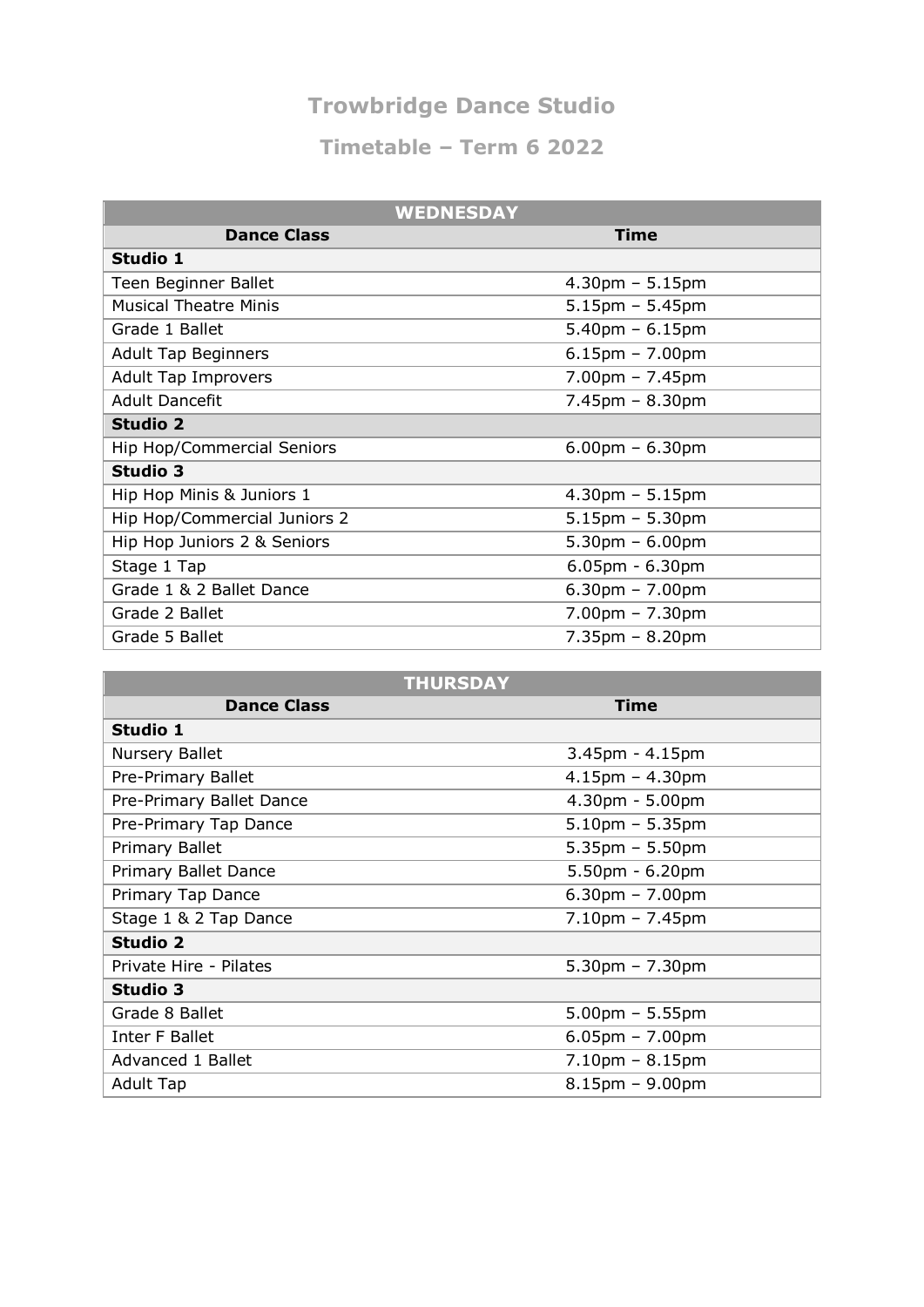| <b>FRIDAY</b>            |                                   |
|--------------------------|-----------------------------------|
| <b>Dance Class</b>       | <b>Time</b>                       |
| Studio 1                 |                                   |
| <b>Nursery Ballet</b>    | $3.45$ pm - $4.15$ pm             |
| Mini Tap                 | $4.20$ pm - $4.45$ pm             |
| Intro to Ballet          | $4.45$ pm - 5.15pm                |
| Primary Tap              | $7.35 \text{pm} - 8.05 \text{pm}$ |
| <b>Studio 2</b>          |                                   |
| Mini Modern              | $4.15$ pm $- 4.30$ pm             |
| Mini & Primary Modern    | $4.30pm - 5.00pm$                 |
| Primary Modern           | $5.00$ pm - $5.15$ pm             |
| Level 1 Modern           | $5.15$ pm - 5.30pm                |
| Level 1 & 2 Modern       | $5.30pm - 6.00pm$                 |
| Level 2 Modern           | $6.00$ pm - $6.30$ pm             |
| Level 3 Modern           | $6.30$ pm - 7.15pm                |
| <b>Studio 3</b>          |                                   |
| Pre-Primary Ballet       | $5.25 \text{pm} - 5.40 \text{pm}$ |
| Pre-Primary Ballet Dance | $5.40$ pm – 6.10pm                |
| Pre-Primary Tap Dance    | $6.15$ pm - $6.45$ pm             |
| Primary Ballet           | $6.50$ pm - 7.05pm                |
| Primary Ballet Dance     | $7.05$ pm - $7.35$ pm             |